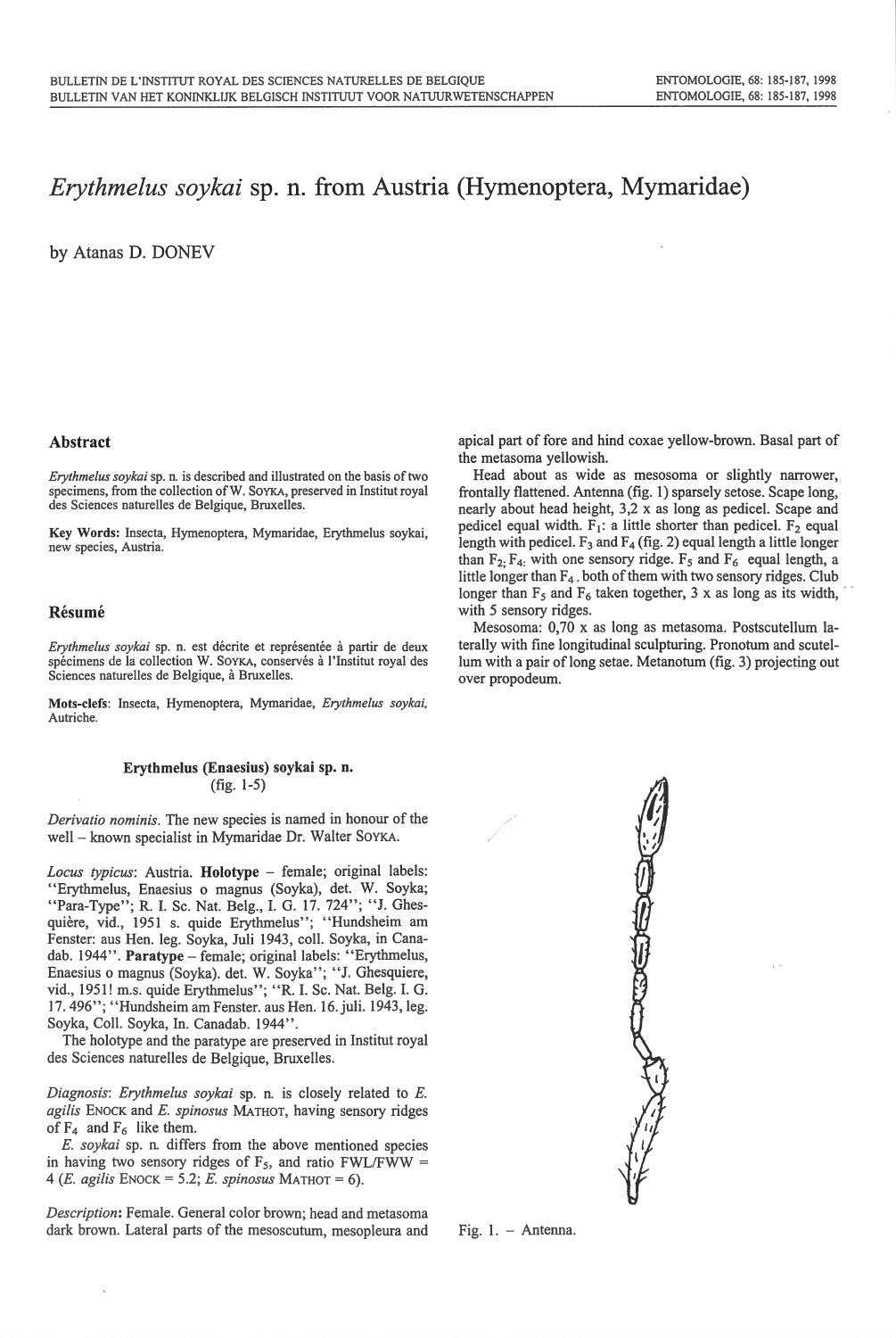



'

Fig. 4. - Fore - and Hindwing (right side).

Fig. 2.  $- F_2 - F_6$  and Club.



Fig. 3. - Metanotum (lateral view).

 $\mu$ /

Fig. 5. - Forewing in marginal vein.

Forewing (fig. 4) a little longer than body length, 3,5 x as long as its width, with twenty rows of setae at the broadest part. Proximal and distal macrochaeta equal length (fig. 5). The two microchaete situated over distal macrochaeta; hypochaeta shorter than wing width at vein. Marginal fringe with longest cilia about 0,58 of the wing width. FWL/FWW ratio about 4.

Hindwing (fig. 4) a little shorter than forewing. Disc with one row of setae.

Fore- and hindtibia: with 5 or 6 rows of minute spines.

Metasoma: conically shaped, with well developed hypopygium, covered with smal denticles. Ovipositor equal length with metasoma; its apex projecting from metasomal apex about 1/8 of its length.



"'